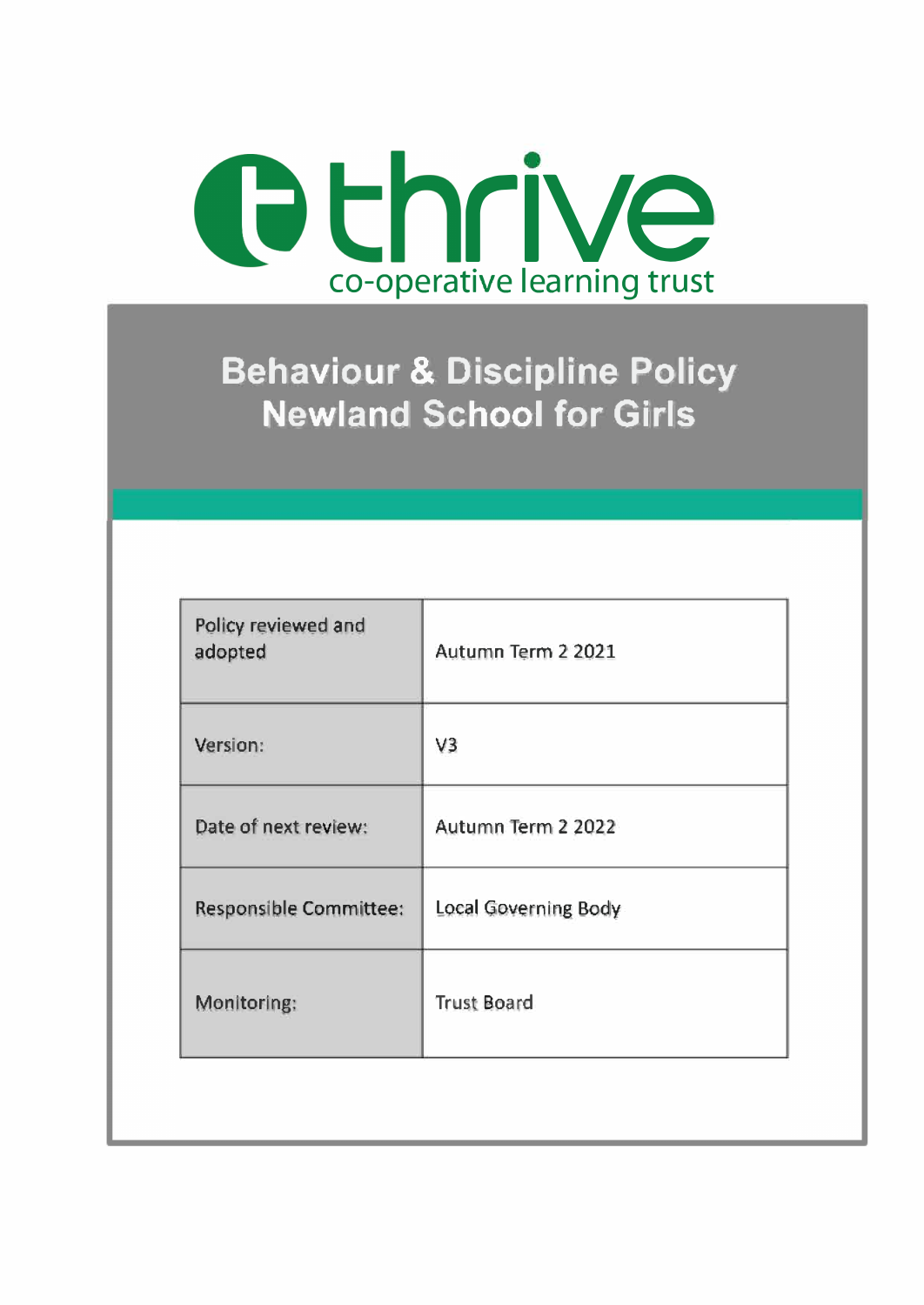

# **Contents**

| <b>Introduction</b>                                                      | $\overline{2}$ |
|--------------------------------------------------------------------------|----------------|
| 1 Aims                                                                   | $\mathbf{2}$   |
| 2 Objectives                                                             | $\overline{2}$ |
| <b>3 Implementation</b>                                                  | 3              |
| <b>4 Roles &amp; Responsibilities</b>                                    | 3              |
| 4.1 Teaching Staff                                                       | 3              |
| 4.2 Non-teaching Staff                                                   | 3              |
| 4.3 Whole-school                                                         | 3              |
| 4.4 Reporting Incidents Using CPOMS                                      | 3              |
| <b>5 Rewards</b>                                                         |                |
| <b>6 Sanctions &amp; Detentions</b>                                      | 4              |
| <b>7 Stepping Down</b>                                                   | 4              |
| <b>8 Detention</b>                                                       | 4              |
| <b>9 One-to-One Support</b>                                              | 5              |
| 10 Pupils with Complex Emotional & Behavioural Difficulties              |                |
| <b>11 Teaching Styles</b>                                                |                |
| 12 Use of Restraint & Positive Handling                                  |                |
| 13 Minimising the Use of Force                                           |                |
| 14 Staff Authorised to use Positive Handling where Restraint is required | 6              |
| 14.1 Recording & Reporting Incidents                                     | 6              |
| <b>15 Public Sector Equality Duty</b>                                    |                |
| <b>16 Person Responsible</b>                                             | 6              |
|                                                                          |                |

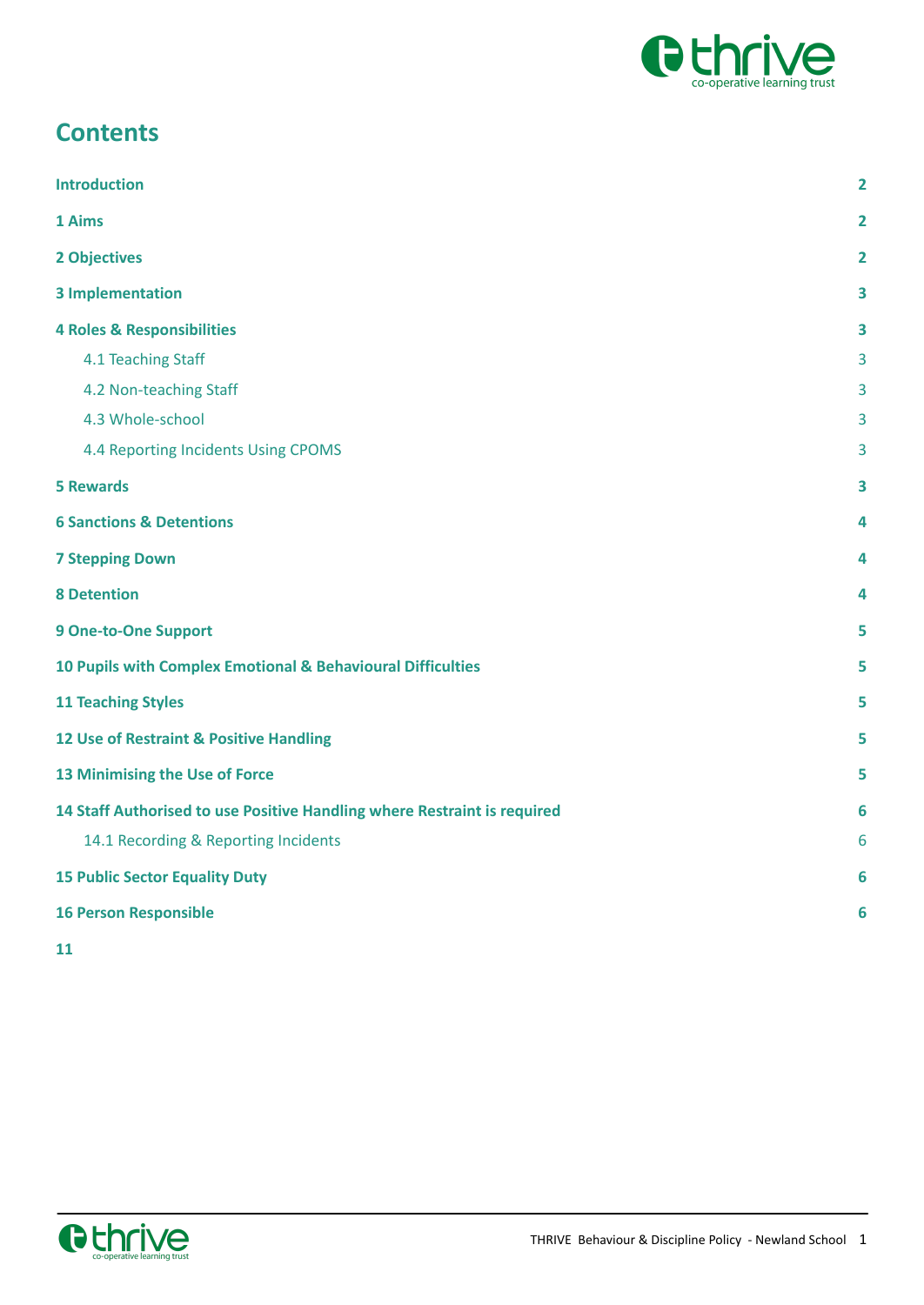

# <span id="page-2-0"></span>**Introduction**

Our vision, underpinned by co-operative values<sup>1</sup>, is threefold; to work in partnership with the community we serve to combat social exclusion and deprivation, to build a sustainable and vibrant community and local economy, and to provide learners with a global perspective helping them to become responsible and articulate citizens in a global economy. We will achieve this by delivering the highest possible standards of education, and for this we rely on the performance of all our employees. With this in mind the Trust is committed to providing staff with development opportunities and support.

The success of THRIVE is due to our employees performing at a consistently high level,through a shared passion for teaching and learning, high aspirations for student learning, with each individual continually developing and growing professionally.

Prior to final approval by the LGB, this policy has been the subject of review and suggested amendments have been taken into consideration and changes made where they can be agreed.

# <span id="page-2-1"></span>**1 Aims**

The school aims to:

- foster standards of individual and social behaviour in school by developing mutual respect, so increasing self-discipline and social responsibility;
- establish and embed consistent rules so that effective teaching and learning can take place.

A positive climate for learning is responsibility of every individual. A positive climate for learning is *not just* about a behaviour policy, it is also about:

- Outstanding teaching
- An appropriate curriculum that motivates
- Positive relationships between teacher and learner
- Our inclusive school striving to meet the need of all regardless of ability and ethnicity
- Having the highest of expectations of and belief in students.
- Listening and acting on the student voice
- Staff consistently implementing the school's guidance on managing a positive climate for learning in lessons and around school
- Rewarding positive attitudes to learning

#### **Staff have a responsibility to:**

- Develop and build *positive student relationships*, making the effort to be inclusive to every student within their classroom and across the school.
- Be good role models, demonstrating the behaviours valued by the school.
	- o Leading by example
	- o Being forgiving
	- o Using positive language
	- o Actively resolving issues and building relationships
- Set high standards; to be consistent in the application of the non-negotiable rules, fairly to every child.
- Have clear and consistent boundaries.
- Praise good behaviour as well as good work, allocating N\$G dollars to reward students.
- Implement the school agreed procedures consistently
- Communicate regularly with parents/carers regarding both positive and negative attitudes to learning
- Take part in restorative practice until its successful completion

#### **Students have a responsibility to:**

<sup>&</sup>lt;sup>1</sup> self-help, self-responsibility, democracy, equality, equity, solidarity, honesty, openness, social responsibility and caring for others

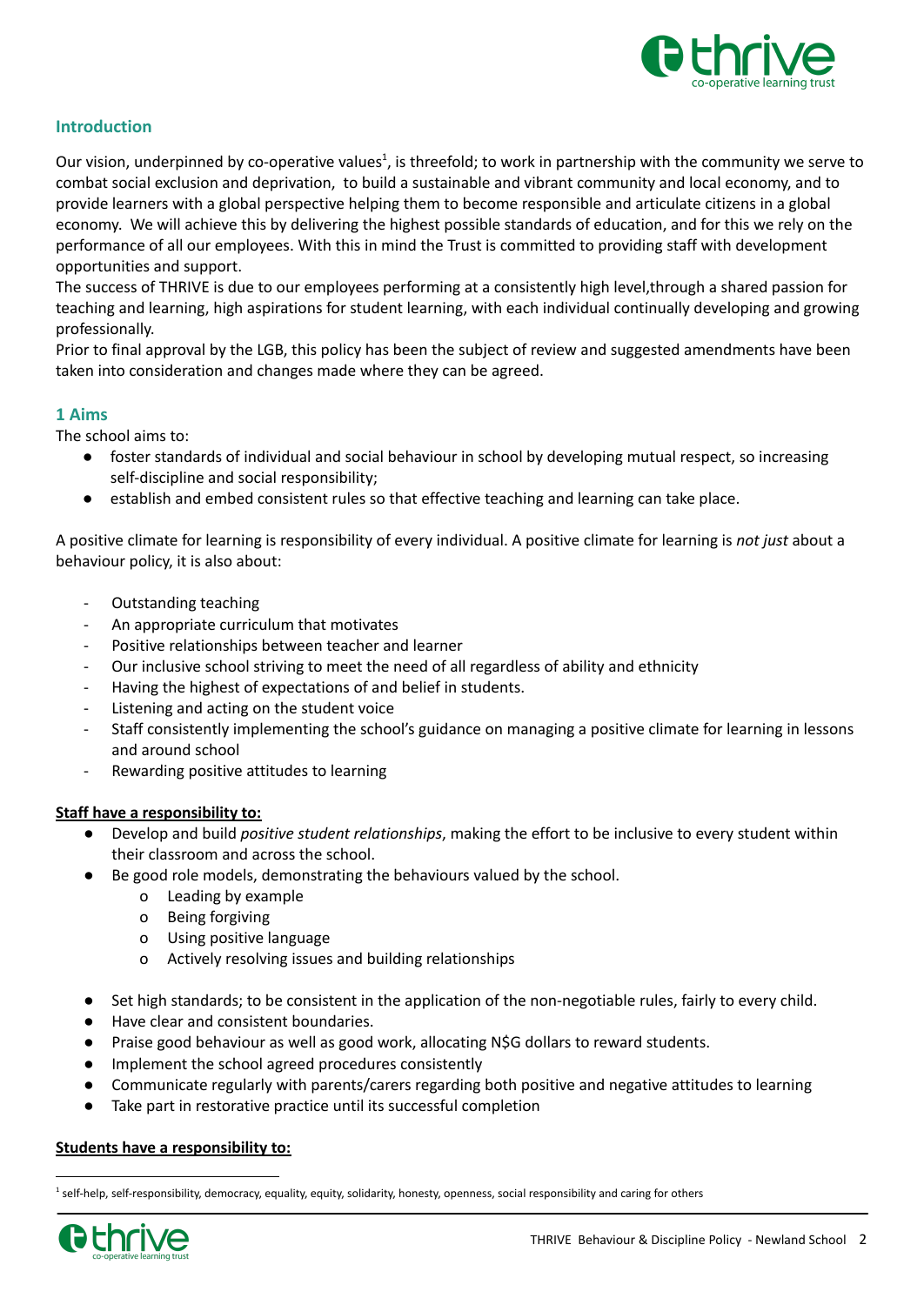

- Attend regularly and on time
- Have a pen, planner and a school bag
- Dress according to the uniform pledge; coats off in the school buildings and a blazer worn at all times around school
- Turn off mobile phones in the buildings and put them out of sight and on silent
- Follow instructions from staff politely, first time of asking
- Speak politely and respectfully to all, adult and child
- Strive to achieve the highest standards at all time
- Take responsibility for their own actions and seek to resolve situations and repair relationships restoratively when required.
- Communicate with staff and parents and carers to maintain positive mental and emotional well-being amongst all students

# <span id="page-3-0"></span>**2 Objectives**

In partnership with pupils, parents and governors our objectives are to:

- enforce school rules to promote safety and good order, and communicate these rules clearly to pupils, parents and governors;
- apply rules firmly and consistently with high levels of supervision, and all staff to provide a good example in their behaviour towards pupils and each other;
- provide real opportunities for children to behave with fairness, consideration and responsibility, and nurture children's confidence and self-esteem by recognising all their achievements, social, sporting, academic and non-academic;
- listen with genuine interest to children and encourage them to listen, take turns, put others first, not leave others out and abide by the rules of games;
- ensure effective classroom management with a stimulating and suitably differentiated curriculum addressing the needs of all our pupils, promptly seeking appropriate advice and assistance;
- provide as interesting and pleasant a physical environment as possible, discouraging littering and vandalism and promoting respect for our environment;
- to develop and enforce an anti-bullying policy;
- to foster an inclusive environment for all, promoting community cohesion.

# <span id="page-3-1"></span>**3 Implementation**

The school uses a form of assertive discipline, coupled with restorative practice techniques and strategies. We use a whole school approach to rules, rewards and sanctions. As a school we have a fair and consistent approach to supporting children's behaviour.

# <span id="page-3-2"></span>**4 Roles & Responsibilities**

# <span id="page-3-3"></span>4.1 Teaching Staff

All members of staff have a joint responsibility in the implementation of this policy. Essential to this are:

- accurate and timely recording of specific issues;
- Engaging in restorative practice
- Maintaining positive and open communication with parent/carer
- seeking commonly agreed solutions;
- support from senior staff and external agencies when necessary;

# <span id="page-3-4"></span>4.2 Non-teaching Staff

The Teaching Assistants support children in the classroom with a consistent approach to discipline and learning. It is expected teaching and non-teaching staff deal consistently with any identified behavior issue.

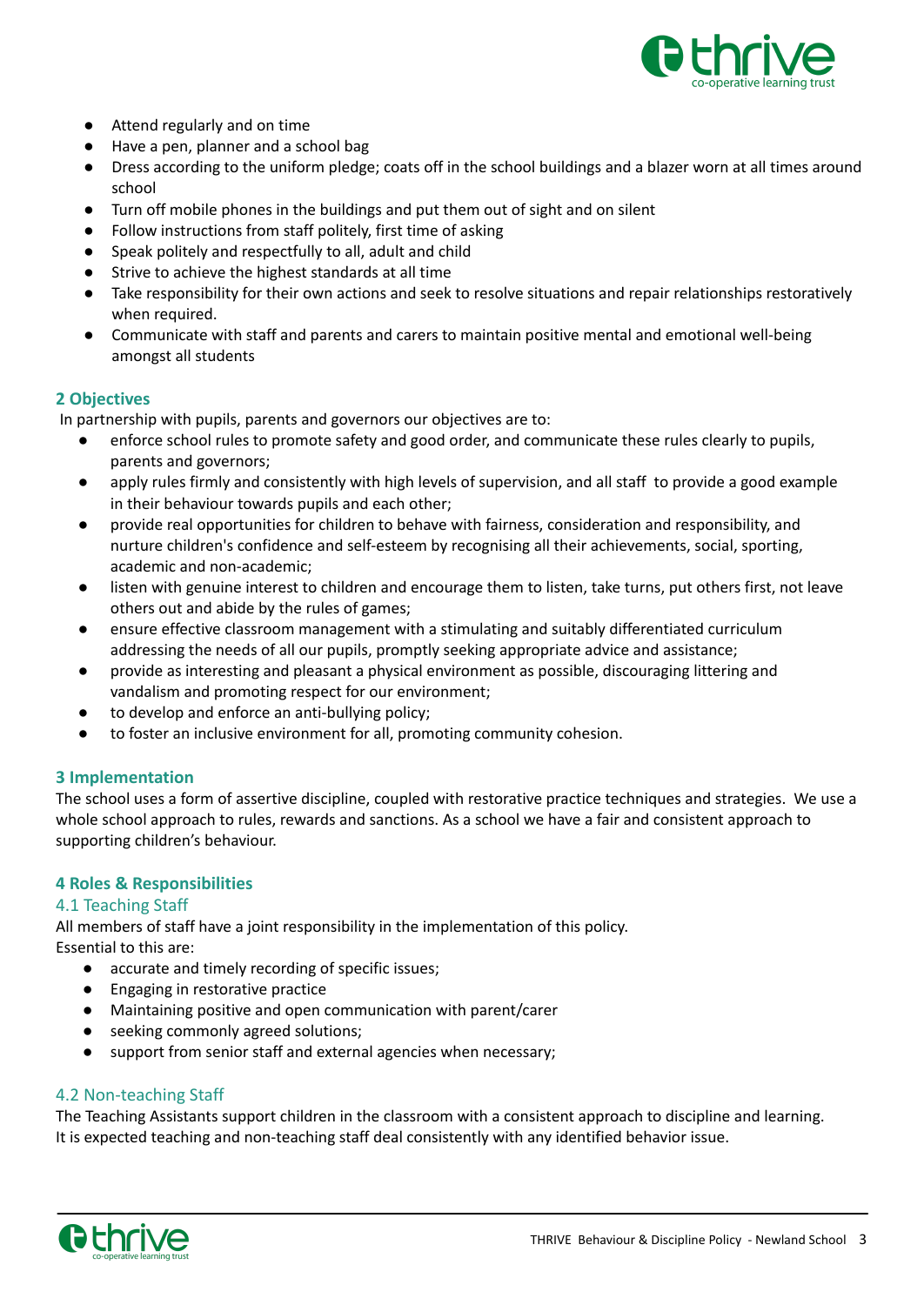

#### <span id="page-4-0"></span>**5 Rewards**

Rewards and praise is central to our ethos. At Newland School, students are rewarded with achievement points, (Newland Dollars N\$G) which can be exchange for items from the school shop, to purchase a variety of stationary goods, 'love to shop' vouchers, or students can buy replacement bus/lunch cards, a ticket for prom, or even food items from the cafe.

Students are rewarded in and out of lessons, for demonstrating positive attitude to learning, good leadership skills, good progress, outstanding work, or for a significant contribution in lessons.

The students are automatically rewarded 60 points each week if they have not received any referrals, otherwise these referrals are deducted from the total. The additional points awarded range from 5 points for good work, to 25 points for a Headteachers commendation and Directorate award. The points are collected and contribute towards inter House competitions, they are shared weekly through Personal development lessons and are recorded by the students in their planner.

In addition there are termly rewards for high attendance and punctuality and outstanding behaviour and half termly Pride, Aspire and excellence awards to recognise outstanding achievement in lessons by students.

#### <span id="page-4-1"></span>**6 Sanctions & Detentions**

#### **In class sanctions**

As a teacher you must be emotionally intelligent in how you deal with instances of poor behaviour in the classroom, and use a range of behaviour strategies to de-escalate the situation. Positive correction is a non-confrontational approach, where mutual respect is essential to positive relationships, and students are clear of the expectations and consequences.

#### **B1 Warning**- **Self-corrective stage**

Teacher reminds student of the expectations, and how their behaviour is affecting them. Name on board (optional). Maintain relationship, non-confrontational, maintain dignity on both sides. Provide options for the student so that they can correct their behaviour, self-regulation. Teacher informs the student of the B1 sanction and should be recorded on SIM's at the end of the lesson.

#### **Teacher corrective stage (B2):**

The teacher reminds the student again of the expectations, teachers facilitates an alternative seat in the classroom. Tick on the consequence board (optional). Remind student of the behaviour expected and if their behaviour doesn't improve, they will receive a 30 minute detention/restorative session. Teacher informs the student of the B2 sanction, and should be recorded on SIM's at the end of the lesson.

#### *Where required*:

**Directorate remove (B3)** Second tick on the consequence board (optional). Teacher should inform the student of the sanction and request support to the classroom using Google Chat. Students will be removed by a Pastoral mentor, who will discuss the behaviour with the student and the student will then be placed into an alternative classroom, within their directorate. The Pastoral Mentor will arrange the detention, *(it will also appear in red on the timetable on SIM's)* and phone or text the parent to notify them of this. At the end of the day the classroom teacher will then contact parents where they feel appropriate to discuss the students behaviour.

Should they refuse the Directorate remove they'll be placed into isolation for the remainder of the period.

Teacher will update SIMs with details of the incident and the action that was taken. If the student fails to attend a B3 detention a B4 detention will be arrange for the next day. If the student doesn't attend the B4, they will be place in isolation the following day.

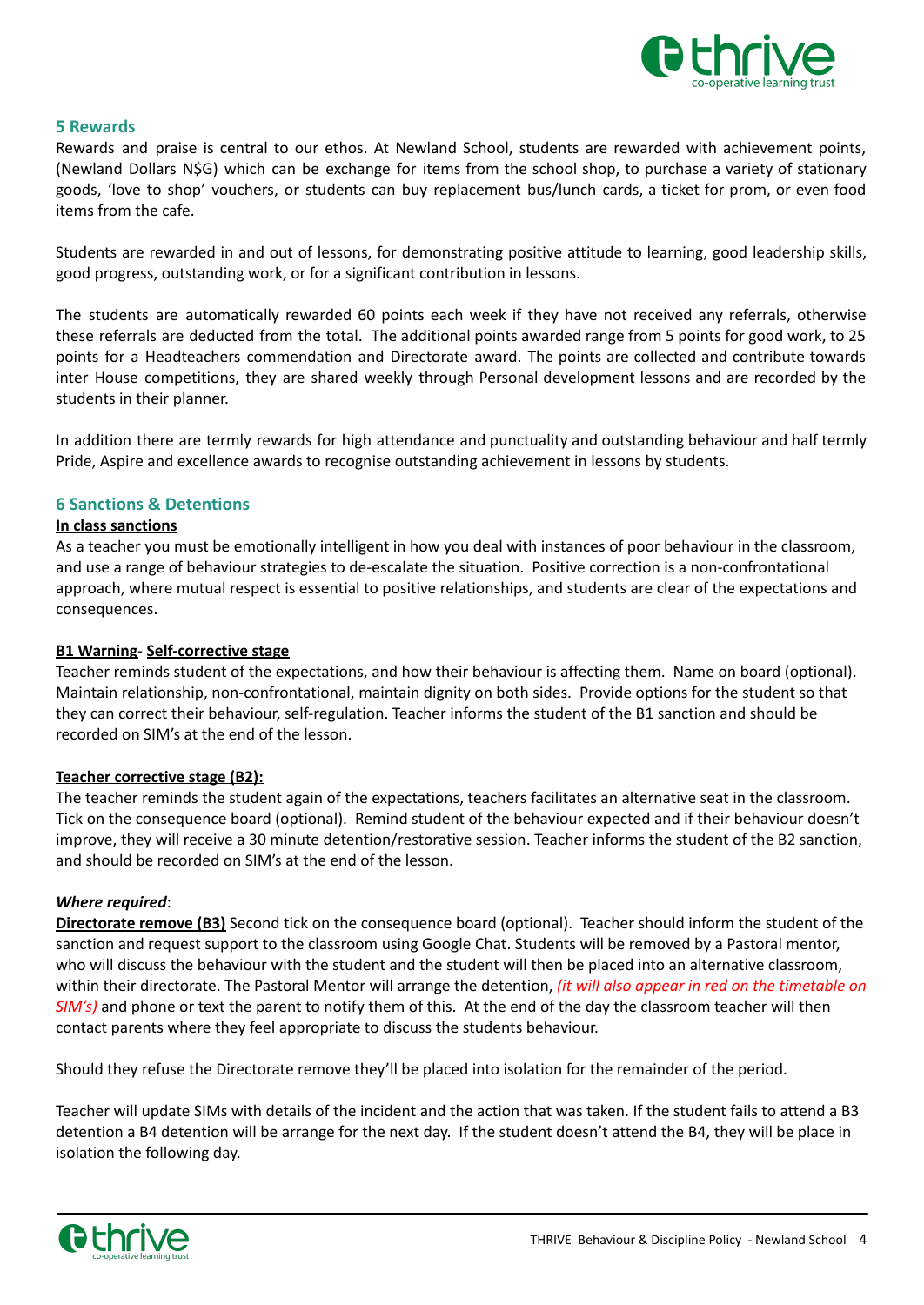

#### **(B4) only recorded by Senior and Pastoral Mentors.**

The Pastoral Mentor will make contact with parents/Carers to inform them of the outcome, and organise the SLT after school detention as necessary.

Repeat B3's and B4's during a half term would mean students are placed on SLT report and can result in the student being placed on a behaviour learning plan.

Parents will be informed of all incidents which lead to the detention, isolation and/or inclusion of their child.

It is vital that parents are kept fully informed

<span id="page-5-0"></span>

#### **Smoking**

The whole school is a non-smoking site and therefore no student, member of staff or visitor should smoke on the premises. Students should not bring cigarettes, matches or lighters to school and will be confiscated. Students are taught to lead healthy lifestyles; however, we know that some will still take the risk. Students found smoking on or near the site will be asked to put out their cigarettes, and to hand over any smoking related items. The member of staff should place a referral on SIMs and inform the Pastoral Mentor who will arrange an afterschool SLT detention.

Those students found to be smoking should be referred to L. Iveson for the Smoking Cessation Programme.

#### **Drugs and Alcohol on school site**

Students should not bring drugs or alcohol on to the school site. Staff who consider that a student may be under the influence of either drugs or alcohol should contact a member of the Senior Leadership Team immediately who will investigate (this may include a bag search) and if deemed necessary arrange for the student to go home with a parent. Conversations with the parent regarding support will take place. Dealing in drugs on the school premises would be a police matter. Students caught in possession of drugs and/or alcohol, using or dealing, will be excluded from school pending a decision of permanent exclusion.

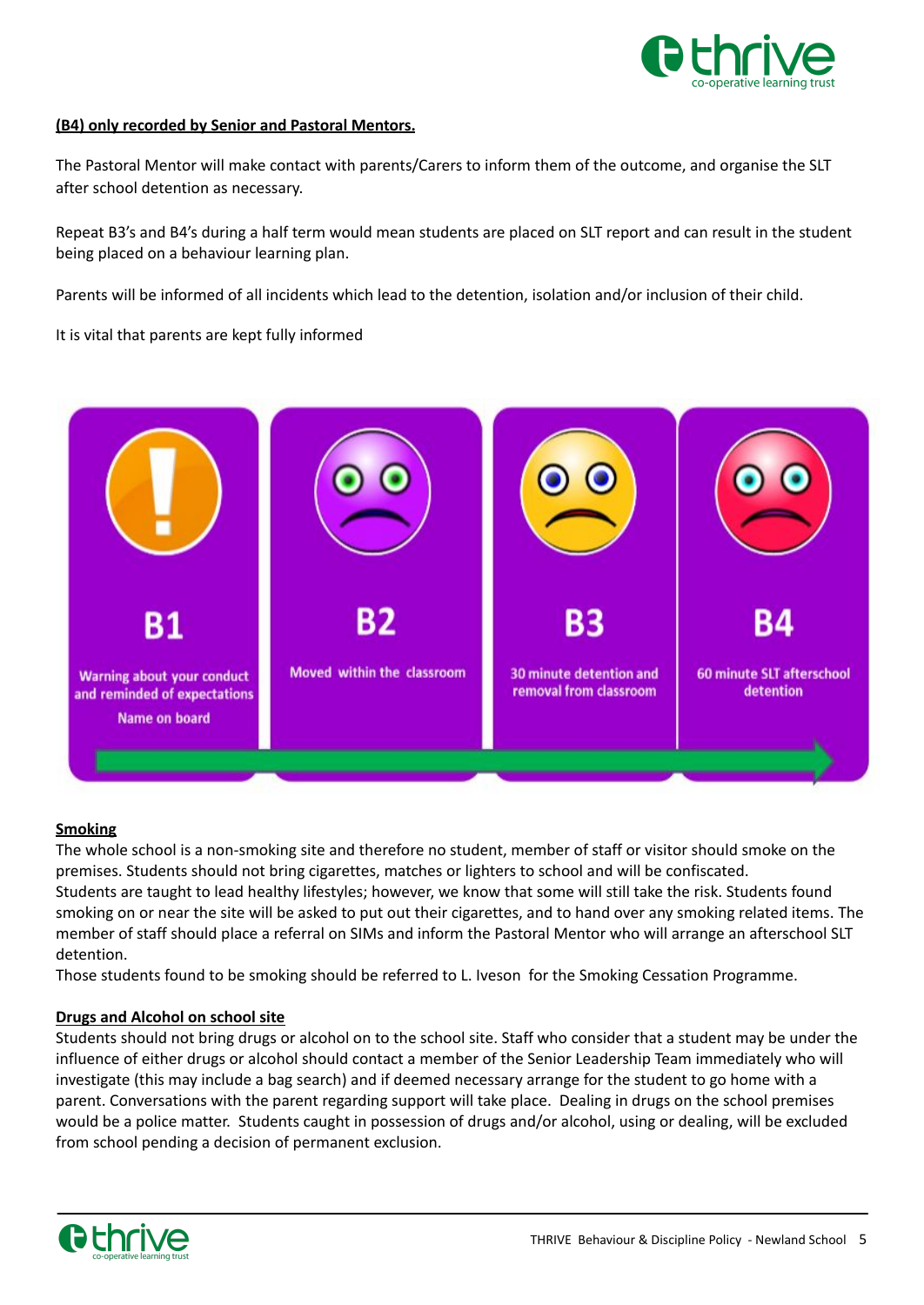

#### **Mobile Phones**

Mobile phones are allowed at school for both staff and students. It is accepted that they can be a valuable form of communication for students with their parents when travelling to and from school. This is particularly so when students are involved in after-school activities. At any time, mobile phones are NOT allowed out inside of school buildings and WILL be confiscated and taken to the amin office who will contact parent. It is not appropriate for students to use mobile phones for taking and sharing humiliating photographs or videoing others being harassed.

#### **Confiscation of Mobile Phones**

Staff who confiscate a mobile phone from a student are responsible for its safe keeping. The phone should never be left unattended on a desk or placed in an unlocked drawer following confiscation. The phone must be taken personally to the school office for safe keeping as soon as is practicably possible. A referral will be logged on SIMs by the school office

The office will keep a record of the phones confiscated and send a text home. If a student has their phone confiscated for a third time it will not be released except to a parent. The office will generate the appropriate text/email home.

# **Uniform including hair, nails and piercings**

Students are expected to follow the school dress code.

As students enter the classroom, all staff are expected to check that students are dressed appropriately. Year leaders complete their uniform checks period 1 everyday, who then record the referral on SIM's.

Girls wearing visible and large jewellery must be asked to remove it in line with school policy, and to take off any "coloured tops", coats and scarves. All facial piercings should be removed and all jewellery should be confiscated and handed in to the main office and collected by the student at the end of the day. A referral will be placed on SIM's by the main Office, following three referral, the parent/carer will be asked to collect the jewellery.

# <span id="page-6-0"></span>**7 Parental involvement and support**

On some occasions low level persistent disruption will result in parental contact. If low level disruption continues parents will be contacted and punishments put in place.

If persistent poor behaviour occurs parents will be automatically contacted and students may be placed on a behaviour learning plan.

#### **Restorative Practice**

Fundamental to the success of these key principles is the implication and use of restorative practice. We use a restorative approach to resolve situations where harm has occurred, this could be following disagreements between peers, to the disruption or defiance caused in the classroom. Students and staff will be asked to participate in a restorative conversation, where the purpose is not to ascertain blame, but to accept responsibility for the harm cause and to resolve any issues and to repair relationships. Both staff and students are expected to fully immerse themselves in the process, and the process should be continued until a successful resolution has been achieved.

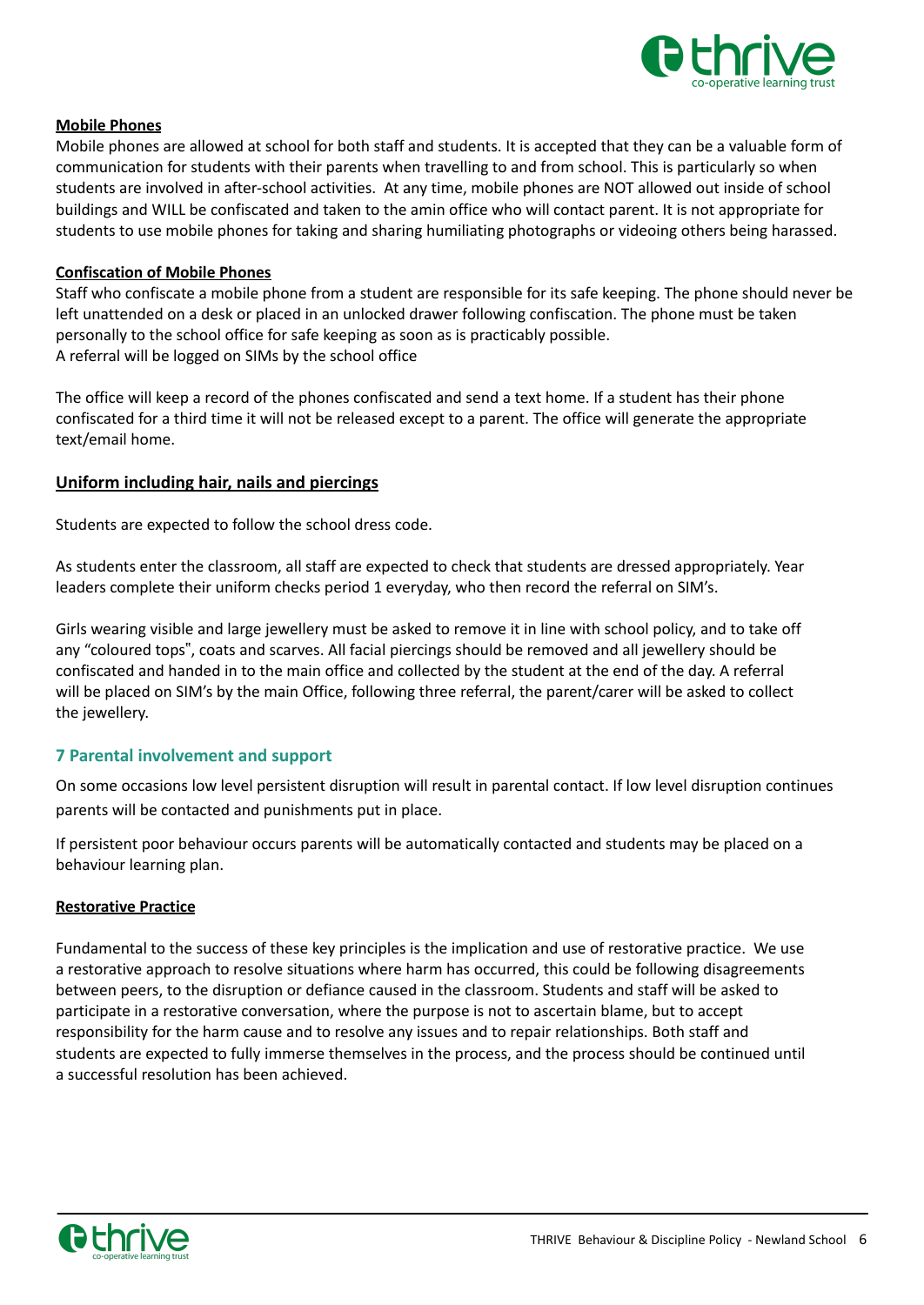

#### **Positive Bystander**

It is the school expectation that children who are witness to incidents that occur on school premises behave in a responsible manner, any pupil found to be filming an incident and sharing this on the internet will be reported to the police and excluded from school.

#### <span id="page-7-0"></span>**8 Detention**

Detentions may be organised by individual teachers, directorates and Pastoral Mentors as they see appropriate. It is never appropriate to detain a whole class as a result of actions by one or a few individuals

Students should not be delayed for more than 10 minutes at the end of the school day to ensure that they catch school transport. Beyond 10 mins although the school does not have to provide 24 hours notice of a detention we will because of the travel situation. Parents are informed that the school is issuing a detention; there is no appeal against the decision to impose a detention.

#### 8.1 Late Detentions

Whole school detentions occur at lunchtime for those students who are late to school and for those students whose behaviour has been deemed unacceptable, after school. Detention slips will be issued in a morning for all those signing in after 8.45am and detention slips will be issued. This detention will be from 12.25- 12.45.

#### 8.2 B3 and B4 Detentions

Detentions are supervised by a senior member of staff and all detentions are recorded on SIMS. A B3 detention is 30 minutes and a B4 detention is 60 minutes.

#### 8.3 Homework Detentions

Directorates will impose homework detentions when a pupil does not complete homework. These are generally at lunchtime but persistent failure to complete may result in an after school detention.

#### <span id="page-7-1"></span>**9 One-to-One Support**

More serious offences may mean the child spends time in a room, away from their usual classroom. This is at the Head's discretion and offers an alternative to exclusion. Parents will be informed.

#### **9.1 ISOLATION ROOM**

The aim of the isolation room is to reduce the number of fixed term exclusions and to modify poor behaviour. Where possible, contact will be made in advance to ensure that the parents are fully informed to the reasons for the action. The isolation room is used for an immediate sanction, and students can be placed in the provision for a single period, or up to three days, depending on the severity of the incident.

#### **Reasons for Inclusion**

- **Fighting**
- Swearing directly at staff
- Persistent truanting
- Persistent defiance/disruption
- Theft/vandalism
- Failure to successfully complete repeat day in insolation
- Anything which may be an excluded offence

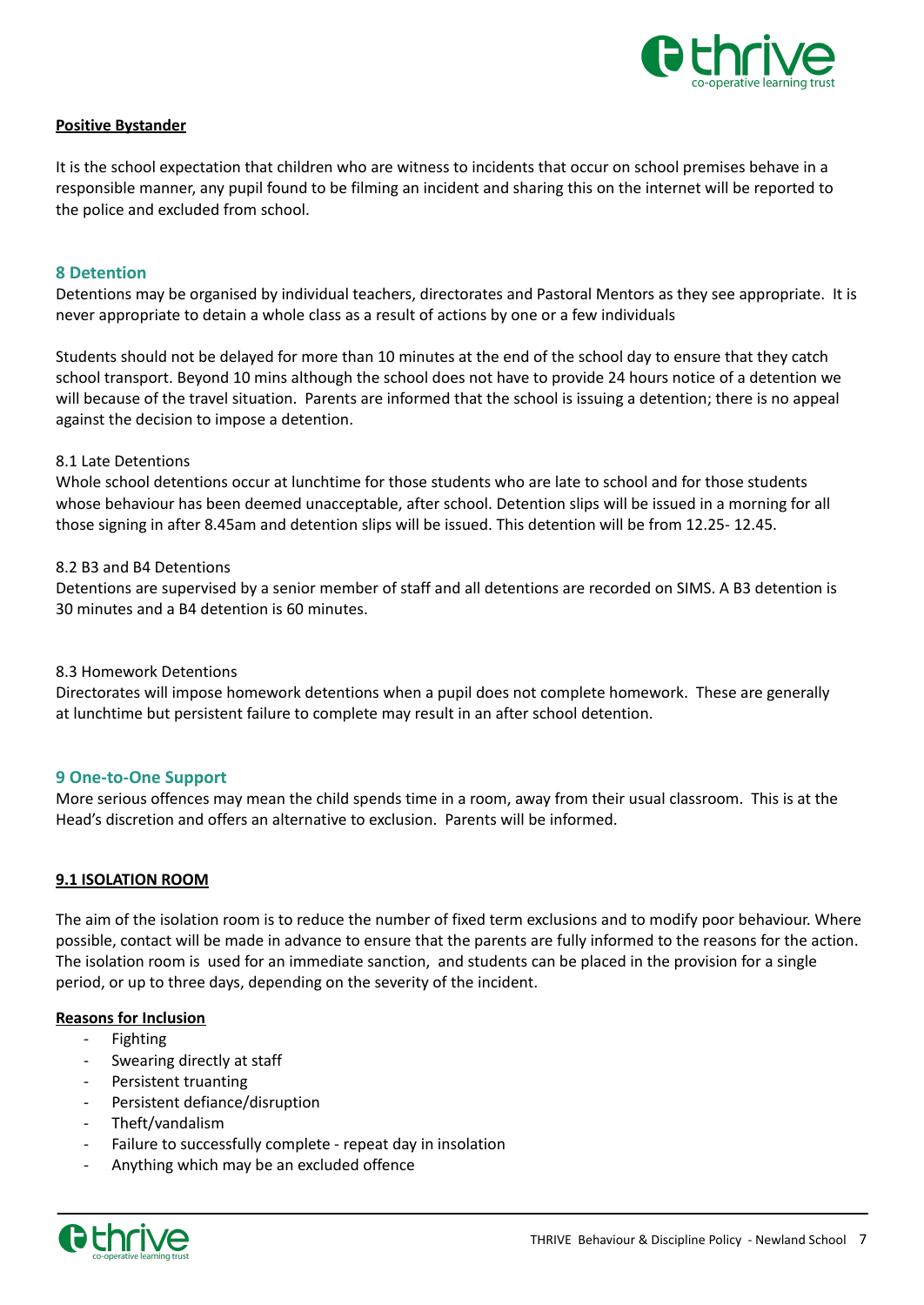

#### **Isolation supervision**

The isolation room is a controlled environment within the school, and it is expected to have high standards of behaviour, and completion of all work set. A log is completed throughout the day, and needs to be successful to avoid further consequences.

Should a students' behaviour deteriorate, to the point of distracting others, their parents will be contacted for *support, and students will be at risk of being suspended, before repeating the sanction.*

# 9.2 Behaviour Support Plan

For repeated serious offences, or for those at risk of exclusion, pupils may need a Pastoral Support Plan. These are managed by the SENCO or other senior members of staff. Parents and other relevant agencies will be invited to attend these meetings. Class teachers will be expected to liaise with parents and inform parents if the child has had a good day. There will be follow up meetings dependent on the progress made by the child. These will normally occur once a fortnight, however, the final decision on timings will be decided at the PSP meeting.

#### **9.3 Suspensions refer to Suspension policy**

Suspensions are authorised by the Headteacher. A student would be suspended/ permanently excluded for repeated persistent defiance, or a serious breach of the schools behaviour policy.

In extreme cases pupils may be permanently excluded from the school. This will involve the Governing Body.

# <span id="page-8-0"></span>**10 Pupils with Complex Emotional & Behavioural Difficulties**

A range of strategies will be used to support pupils with more complex needs, to avoid exclusions wherever possible. These include:

- Individual Behaviour Plans;
- Self-esteem programme;
- Close liaison with home;
- Referral to Behaviour Referral Unit (SENCO).

# <span id="page-8-1"></span>**11 Teaching Styles**

Consistency in teachers following guidelines is very important, as is the organisation of the framework within which pupils may work. It is also true to say that children learn better and behave better when they are stimulated and challenged.

In an effective working environment one would expect high levels of industry, low noise levels, effective pupil talk and movement around the class that is work-related.

Communication between teacher and pupil is clearly important in class if pupils are to make progress.

#### <span id="page-8-2"></span>**12 Use of Restraint & Positive Handling**

The Headteacher and senior management recognise the serious implications for all concerned when the use of physical intervention becomes necessary. In particular, they acknowledge the stress and very real anxiety that such actions can and do generate in children and young people, parents/carers and staff. With this in mind, the school follows procedures to ensure everyone has a positive and safe way of responding to behaviour that requires the use of physical intervention.